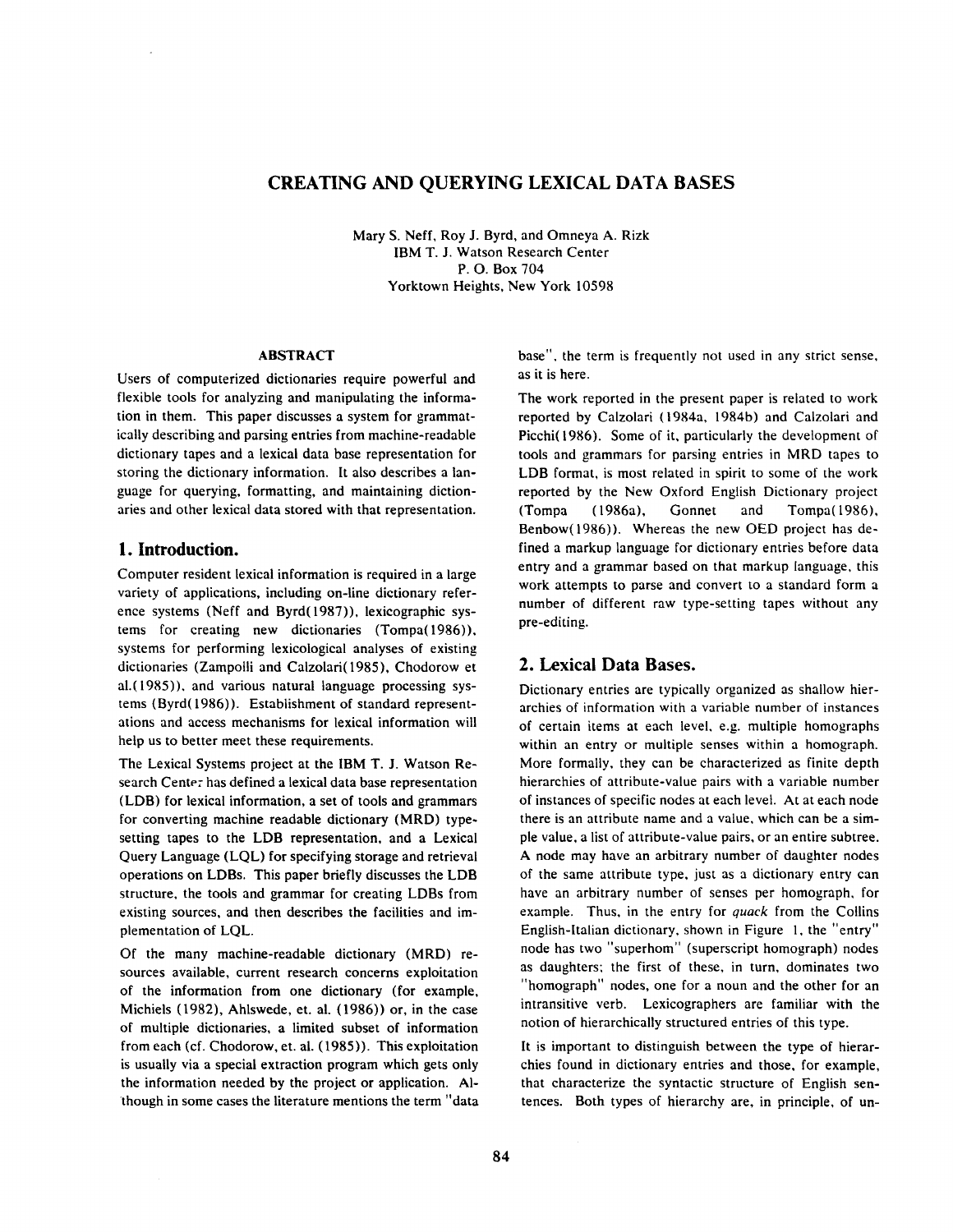```
entry 
+-hdw quack 
I 
+-superhom 
1 + -hum 1
  +-pron >u71<kw>u43<k>u72 < 
   I<br>+-hom
\mathbf{I}+-hnum 1\mathbf{I}\mathbf{I}+-pos n
  - 1
      I<br>+-sens
         I 
         +-xlat 
T
   -l
           +-spel qua qua 
\overline{1}\overline{\phantom{a}}\mathbf{I}+-gnd m iNv 
\overline{1}+-hom 
      +-hnum 2
      +-pos vi 
      I 
      +-sens 
         I 
+-xlat 
           +-spel fare qua qua 
+-superhom 
   +-hum 2 
   +-pron >u71<kw>u43<k>u72 < 
   I 
+-hom 
      +-pos n 
      I 
+-sens 
         I 
         +-xlat 
         I +-note pej 
           I +-spel ciar]atano/a 
          I 
         +-xlat 
            +-note fam: doctor
            +-spel dottore/essa 
Figure 1. Collins English-Italian entry for quack.
```
bounded size. Dictionary entries achieve their unboundedness by iteration: a dictionary entry may have any number of homographs, which may, in turn, have an arbitrary number of senses, and so forth. Syntax trees achieve their unboundedness both by iteration (e.g., coordination) and by recursion (e.g., self-embedding). In fact, while the nodes of a dictionary entry hierarchy may only iterate, the data values contained in the tree may have their own--possibly recursive--structures. This is the case for definition text in monolingual dictionaries, or for etymologies (as was pointed out by Martin Chodorow).

The observation that dictionary entry hierarchies may only iterate is useful for defining lexical data bases. All entries in an LDB can be characterized by a "design" or "template" which is stored once for that data base. The design is a single hierarchy which serves as a grammar for any instance of an entry by naming the possible parents, siblings, and children of each node type that may occur. Figure 2 shows a simplified design for an LDB containing the Collins English-Italian bilingual dictionary. Comments are given to describe the lexicographic functions of the various nodes. The entry for *quack* shown in Figure 1 is an instance of the design shown in Figure 2. Different dictionaries may have different structures and hence different designs. The notion of representing dictionary entries as instances of a hierarchical design derived from a grammar is not unique to our work; Gonnet and Tompa (1987) use the same notion when they create hierarchical "p-strings" over the strings that they analyze with their grammatical formalism.

Actual LDBs are created by storing hierarchically formatted entries in a direct access file with the design stored as control information (the creation of these formatted entries is the subject of the next section). The files are managed by the Dictionary Access Method (DAM), described in Byrd (1986) and Byrd, et al. (1986b). Each entry is stored with its headword as the key. Alternate access paths can be established by building indexes on attributes other than the headword.

It may be useful to point out reasons for not using traditional data base mechanisms for storing and accessing LDBs. We believe that lexical data bases cannot be correctly viewed as relational data bases. Within the taxonomy of "normal forms" defined by relational data base theory, dictionary entries are "unnormalized relations" in which attributes can contain other relations, rather than simple scalar values. As a result, no efficient data base tools or attractive languages have been developed for accessing unnormalized relations. In order to use existing relational tools to store and access dictionary entries, we should first re-cast the entries into one of the normal forms defined by the theory. This could be achieved by defining relations over sets of siblings in our LDB designs, creating or selecting unique key attributes among those siblings, and performing join operations on those attributes. However, to do so would force us to sacrifice the intuitive advantage that hierarchically organized dictionary entries offer. We have therefore chosen not to.

Similarly, traditional hierarchical data bases do not provide an appropriate model for lexical data. In those systems, as typified by IBM's IMS (Date (1986)), hierarchical relationships are represented among separate entities which are stored as "segments". This metaphor of separate entities does not apply to lexical data. There is no sense, for example, in which a translation in the Collins English-Italian dictionary is a separate entity to be related to other entities. Rather, each lexical entry is itself a complex entity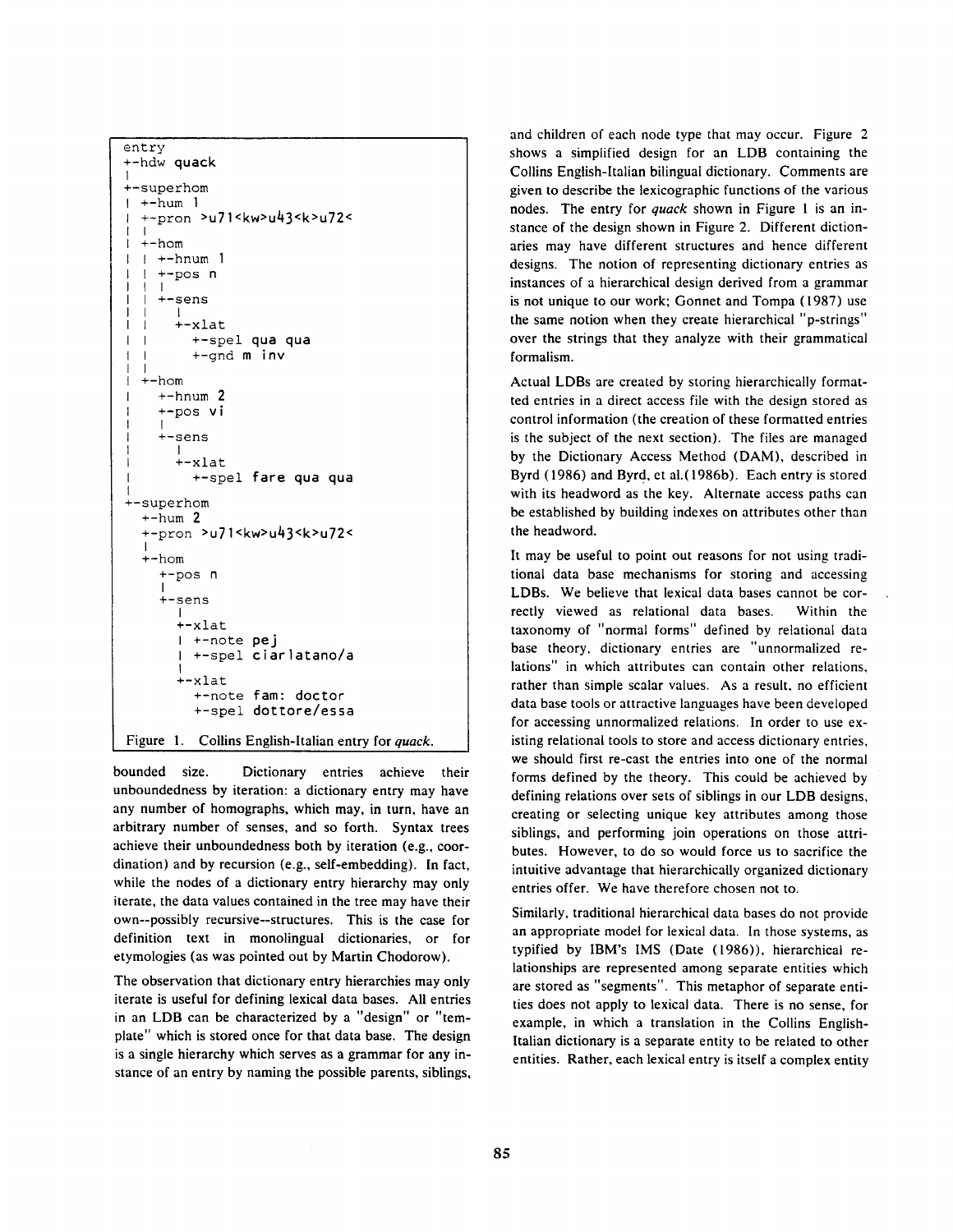

Figure 2. LDB design for the Collins English-Italian dictionary.

with a hierarchical relationship among its internal components. Our LDB strategy preserves this intuition.

#### **3. From typesetting tape to data base.**

Among the resources available for making lexical data bases, we have typesetting tapes of Webster's Seventh, Longman's Dictionary of Contemporary English (LDOCE), several Collins bilingual dictionaries, and two synonym dictionaries. Creation of lexical data bases began from a number of direct access b-tree (DAM) files which had been created from the tapes for the WordSmith on-line dictionary reference system (Neff and Byrd(1987)). These files, keyed on headword and containing the otherwise **unnormalized** body of the entry, complete with original font codes, were the result of a by-entry segmentation program, an idiosyncratic process reflecting the diverse origin and formatting conventions of the source dictionaries. To meet the requirements of computerized random access, some entries (e.g., those with superscripted homograph numbers) were combined into one entry; words with alternate spellings (such as "whisk $(e)y''$ ) became multiple entries with cross references; still others (compound entries from the German-English bilingual dictionary) were broken up so that each compound word listed could be accessed by its own key.

The dictionary entry parser. The hierarchical structure of a dictionary entry is implicit in its syntax. Major signposts are the homograph numbers, the sense numbers, and the consistent alternation of fonts: also useful are punctuation, position of swung dashes (indicating repetition of the head word in a collocation or example), and membership of an item in a closed set (part of speech, for example). By way of illustration, we reproduce here for the entry *quack -*  both the raw version from the tape of the Collins English-Italian dictionary and the formatted entry as it appears in the printed dictionary.

>u1<guack >u123<1 >u155<>></a>u71<kw>u43<k>u72< >u2<I >u6<n >u5<qua qua >u6<m inv. >u2<2 >u6<vi >uS<fare qua qua. >u1<quack >u123<2 >u 155<>u71<kw>ua 3<k>u72< >u6<n >u6<(pej) >u5<ciarlatano/a; >u6<(fam: doctor) >u5<dottore/essa.

**quack I** [kwaek] 1 n qua qua *m inv. 2 vi* fare qua qua. quack<sup>2</sup> [kwaek] *n (pej)* ciarlatano/a; *(fam: doctor)* dottore/essa.

To parse the dictionary entries, we constructed a general parsing engine and a specific grammar for each one of se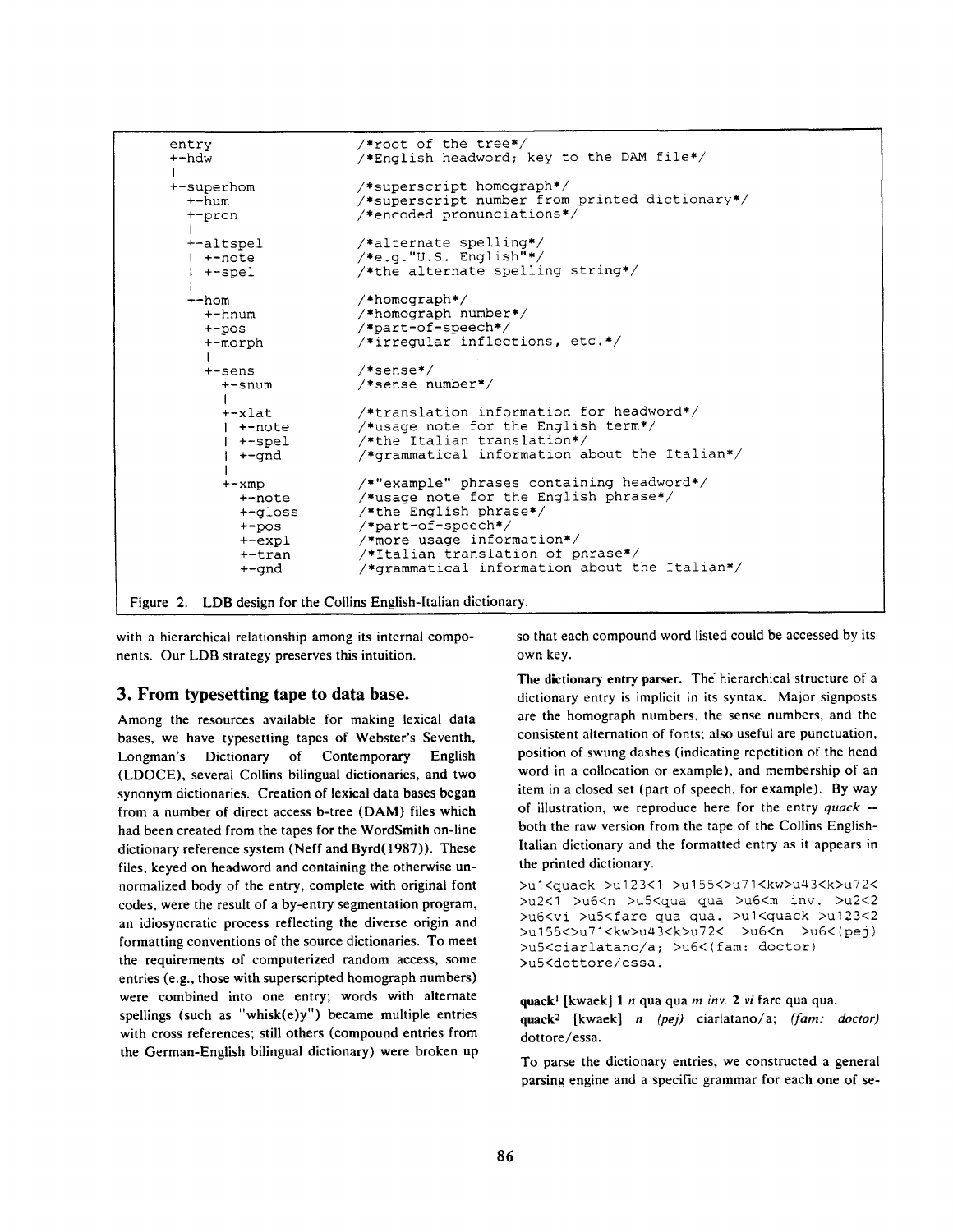veral MRD's. Because dictionary entries may only iterate. the level of sophistication required of an entry parser is not as high as that required for a sentence parser. Nevertheless, two technologies for sentence parsers were readily available to us: a bottom-up, all-paths strategy offered by PLNLP (Langendoen and Barnett(1986)), and a top-down depth-first approach offered by logic grammars in Prolog (McCord(1986)). Using either would significantly reduce the effort required to parse our more than a dozen dictionaries, because each new dictionary would only require a new grammar. Preliminary versions in PLNLP and Prolog were both adequate and contribute nothing to the theoretical issues surrounding parsing strategies. The choice of Prolog for continued development was largely due to the somewhat deterministic nature of parsing dictionary entries vis-a-vis the extravagance of the bottom-up, all-paths strategy. Nevertheless, we are studying the possibility of implementing a partial bottom-up strategy analogous to parse-fitting (cf. Jensen, et a1.(1983)) when it becomes necessary to process input with missing or corrupt font codes, there being few recovery strategies available to a top-down parser.

Grammars for entries and grammars for sentences differ in three important ways: (1) entries can be huge: some are longer than 5000 bytes; (2) tokens, the smallest unit handled by the grammar are larger and defined differently; and (3) a dictionary grammar does not have to produce recursive structures, so can be to a large extent deterministic. A consequence of (1) is that it takes a large amount of storage to parse an entry. To process extremely long entries, we use an 8-megabyte virtual machine under VM/CMS. The motivation for (2) comes from the fact that the entries consist of text interspersed with font codes, which are not required to be delimited with blanks. The token string for an entry is therefore usually an alternating string of font codes and characters, with some semicolons or periods also defined as tokens.

The grammar is a formal description of the structure of entries for a particular dictionary; its formalism is a modification and extension of McCord's (1986) modular logic grammar (MLG), which is in turn derived from the definite clause grammar (DCG) of Pereira and Warren (1980). We illustrate with some sample rules from the grammar of the Collins English-German dictionary.

(I) body ==> opt(prehom) : opt(homlist(\*)).

```
(2) body \Rightarrow alt.
```
- (3) prehom ==> opt(alt) : opt(pronunc) : opt(vbmorph) : opt(note) : opt(abb).
- (4) homlist(num) ==> hom(num) :
- opt(opt(-sc) : homlist(num)) . (5) homlist(nonum) ==> hom(nonum).

Rule (1) says that the body of an entry consists of optional prehomograph material *(prehom)* and an optional homograph list of any type(\*). A significant addition to the MLG formalism was a mechanism for treatment of large numbers of optional elements in a single rule to prevent proliferation of rules. Tests added by the compiler enforce the convention that to succeed, a rule consisting solely of optional elements must contain at least one. Rule (2) says that the body of an entry consists of an alternate spelling. This rule is an alternate to (1); normal Prolog backtracking conventions apply. Rule (3) says that the prehomograph may contain any of the following, in this order: alternate spelling, pronunciation, verb morphology, a usage note, a long form of which this is an abbreviation. Rule (4) says that a numbered homograph list consists of a numbered homograph followed optionally by a semicolon (to be discarded from the resulting structure) and a numbered homograph list. This rule illustrates the mechanism for defining multiple sister nodes of the same type by means of a recursive rule. Though it appears that each successive homograph node is one level deeper in the tree, the use of McCord's definition of some nodes as "weak nonterminals" ensures that nodes so defined (like *hornlist,* and, incidentally, *prehom)* disappear from the final structure, thus flattening the tree and eliminating recursion. Rule (5) handles the case of a single unnumbered homograph.

Leaf node rules are more numerous than those that describe higher structures, and these may contain Prolog-like tests. Unlike syntax parsers, dictionary entry parsers discard some segments (e.g. font codes) after use in parsing; the "-" operator, added to the original rule formalism, allows any segment to disappear from the resulting tree.

 $(6)$  pos ==> -font(ital) : +Seq : Snot(stconc("(",\*,Seg)) : opt(-sc).

This rule, one of four handling part of speech segments, says that the *pos* segment (Seg) is preceded by an italic font code (discarded), does not begin with a left parenthesis, and is followed optionally by a semicolon (also discarded).

Font code definition rules and retokenization rules are needed before parsing rules are applied. Font code definition rules are simply Prolog unit clauses, which define font codes and delimiters, as in the following simple example, where the string " $>u<sup>4</sup>$ " is both a boldface font token and a delimiter.

delim (">u4<", font (bold)).

Delimiters and strings between delimiters are the tokens. After initial tokenization, retokenization rules in a formalism similar to that of the grammar rules make adjustments to the token string because of the inexact mapping of font changes to segments, as in

...>u5<(>u4<word>u5<) something ...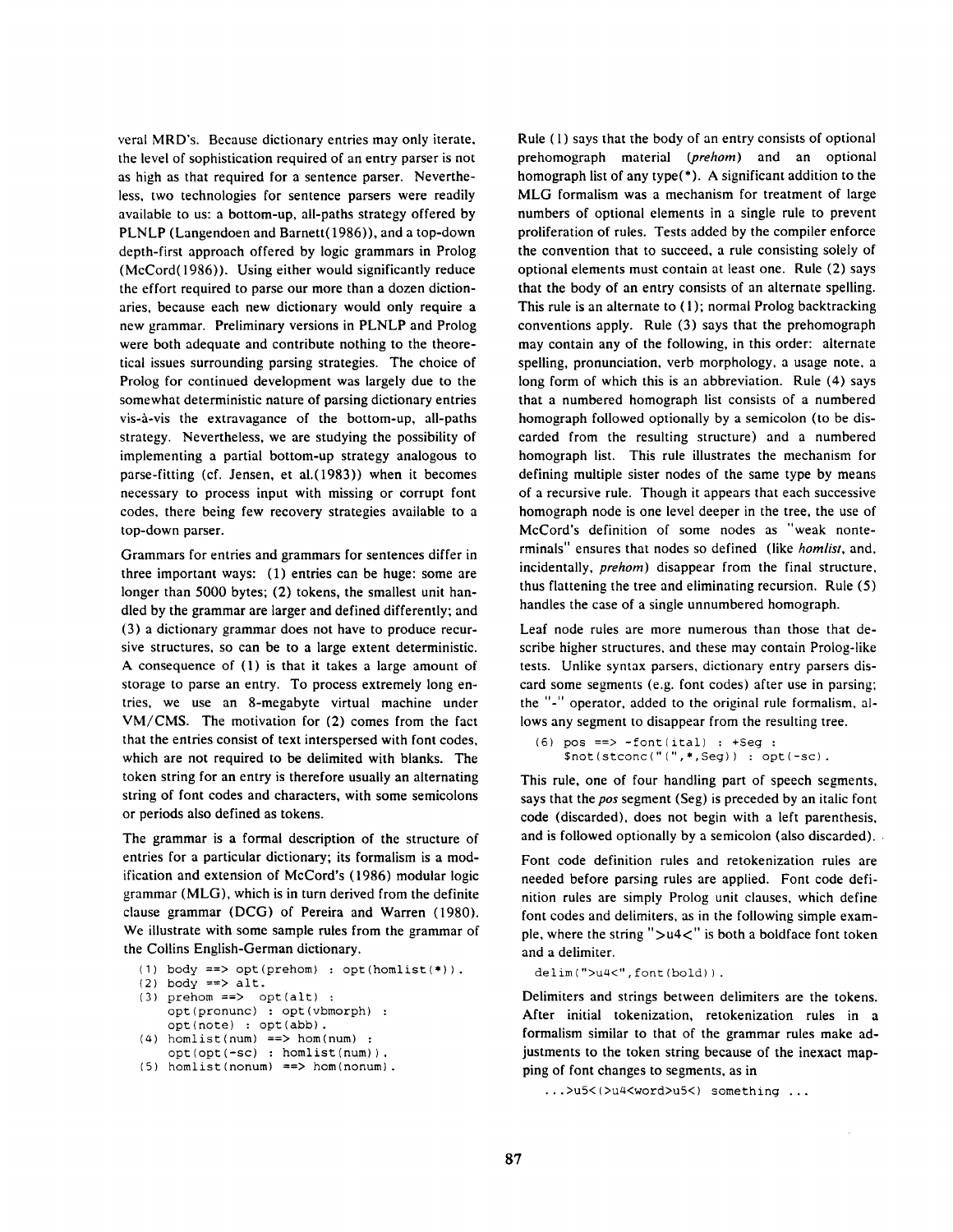which is tokenized as

```
font (roman) . " ( ". font (bold) . "word". 
   font(roman) .") something"...
```
but which is modified to:

font (bold) . " (word) ". font (roman) . 'something" ...

The grammar and retokenization rules are compiled into Prolog clauses with a compiler that is a modification and extension of McCord's (1986) MLG rule compiler. Extensions include the "opt" operator, the "-" operator, and the  $"++"$  operator, which allows rules to *insert* tokens into the string during parsing, thus allowing for breakup and analysis of two different data items not separated by a font code.

The compiler and rules are supported by a Prolog shell which offers the rule developer a variety of tools for tracing, debugging, and selecting among a large number of options, including input and output data and file formats, thus supporting both development and batch processing. Tools for analyzing failures assist in the often tedious process of combing through a long entry to determine why it failed; in particular, there is a mechanism optionally compiled into the rules which marks the right-most frontier (RMF) reached in the parsing process. Other tools analyze the RMF environments resulting from a batch run to help the developer determine which rule modifications are required by the largest number of entries.

The parse trees are compacted and encoded in LDB format and stored in a DAM file for access by analysis programs, such as the Lexical Query Language (LQL), described in the next section. The rule compiler, as part of the compilation process, produces the entry design for the dictionary that is required by LQL and encodes it as control information with the LDB.

## **4. The Lexical Query Language.**

The LQL programming language must satisfy several requirements. First, it must be possible to formulate an unrestricted variety of queries against any LDB. Second, it must be possible to flexibly format the answers to queries, either for display or for use in creating other computer files. Third, LQL must allow users to specify modification operations on LDBs; this will allow for LDB maintenance. The style of LQL programs must be natural and easy to remember. See Byrd(1986) for a discussion of these requirements on computerized dictionaries.

**Data base** query. The Lexical Query Language allows the user to specify conditions on the attributes of LDB entries. Only those entries which satisfy all conditions become part of the query answer. Further, the user specifies which attributes of the successful entries are part of the answer and what their output format will be. The query is stated as entries in the nodes of a two-dimensional representation of an LDB's design (see Figure 2), using a syntax reminiscent of the Query-by-Example (QBE) data base query language (Zloof(1974)). Example-elements, denoted by a leading underscore, are used to relate values of attributes in a query tree to conditions in a condition box, to display positions in an output box, and to values in other dictionary entry trees (for "join" operations).

Part (a) of Figure 3 shows a query which will list all words which are both nouns and verbs in English together with their translations in the Collins English-Italian dictionary. The condition on the noun part-of-speech attribute is simple (it must be "n" for this data base) and is entered directly in the tree. The condition on the verb part of speech is more complex, and the example-element VPOS is used to relate those attribute values to the condition box, where they are tested for equality with either "vi" or "vt". The example-elements WORD, NTRAN, and VTRAN are used to map answers from the hierarchy into the output box where their eventual output format is schematically represented. Part (b) of Figure 5 shows sample entries from the answer to this query when applied to the Collins English-Italian dictionary. Such a query might be useful, for example, in a study of the relation between homography in English and derivational morphology in Italian.

As in the query tree itself, the output box may contain both constants and example-elements. The constants define boilerplate material used to label the variable instantiations of the example-elements, as in Figure 3. Such labelling is perhaps more useful when dictionary entries are presented one at a time, as in the WordSmith on-line dictionary system (Neff and Byrd(1987)). Alternately, a p. (for "print") operator can be used in the terminal or nonterminal nodes of the query tree to specify which data should be given in a hierarchically formatted display of the query answers. Figure Figure 4(c) illustrates the use of the p. operator.

LQL conditions specify tests to be performed on the values of attributes in the data tree to which nodes in the query tree may be mapped during query processing. Terminal nodes may be tested using a variety of string and arithmetic operations. The current prototype implementation includes the built-in functions of the REXX programming language (IBM (1984)). Non-terminal nodes may only be tested for equality or inequality with other nodes having the same attribute name. All nodes may have aggregate functions (e.g., count, maximum, minimum, etc.) applied to them and the results may either be tested in conditions or be output as part of the query answer. Nodes may also be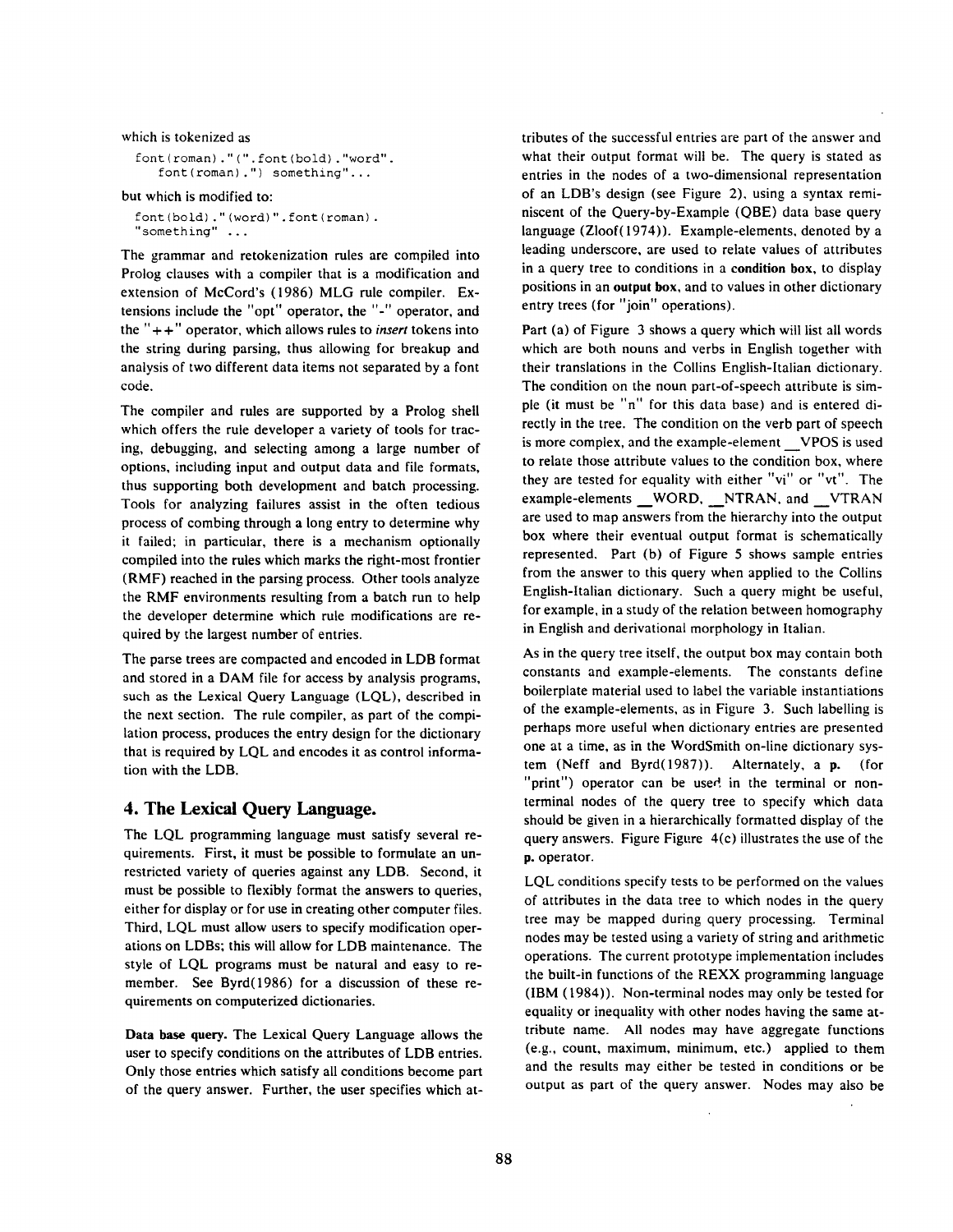

tested for a null value (i.e., non-occurrence in a particular entry).

In addition to producing the formatted output specified in the output box, the process of answering a query also yields, as a by-product, an answer LDB. This is a new LDB containing just those entries from the original LDB which satisfied all conditions, and containing just those attributes which were either part of the conditions or the output specification. The design for the answer LDB is derived from the query tree and is a subset of the design for the original LDB.

**Data base modification.** A realistic data base system must provide facilities for creating and maintaining data bases. LDB creation is usually a bulk operation and has been discussed in section 3. LDB maintenance, on the other hand, can benefit from the flexibility provided by combining a powerful query processor with the capability to insert, delete, and update parts of the LDB entries. LQL offers this flexibility by providing the operators i. (for "insert"), d. (for "delete), and u. (for "update"). These are also familiar QBE operators and are described (in a relational context) in IBM(1978).

Figure 4 shows three examples of how these operators might be used to modify an LDB containing the Collins English-Italian dictionary. In (a), a new entry for the term "lexical data base" is added to the dictionary; notice that the i. operator applies to the entire hierarchy, so that a new record will be added to the DAM file containing the LDB. Similarly, program (b) will delete entire entries, if any have headwords which satisfy the condition that they not be alphabetic (determined by using the REXX datatype function, which - in this case - checks whether the value consists of entirely mixed case alphabetic characters). Finally, (c) locates entries where a "superhom" (superscript homograph) node dominates exactly one "hom" (homograph) node (as determined by the cnt. operator). The headwords of such entries are printed by the p. operator and the "hom" nodes receive a new "hno" (homograph number) attribute with the value "1" as a result of the i. operator.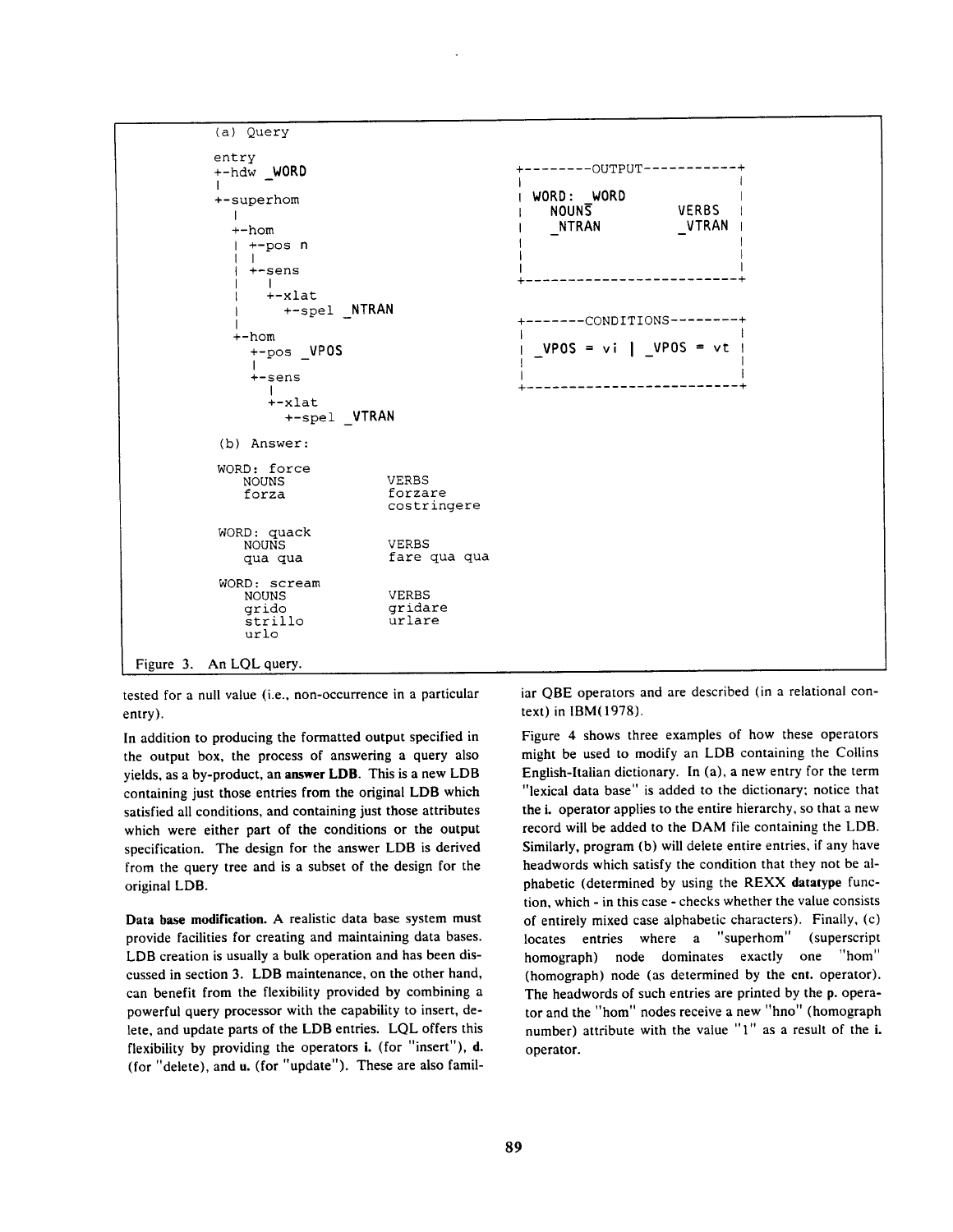```
Figure 4. 
LQL programs for modifying an LDB. 
                 (a) Add a new entry. 
                entry i. 
                 +-hdw lexical data base 
                 I 
                    superhom
                    +-hum ] 
                    3 
+-hom 
                       +-pos n 
                       l 
                       +-sens 
                           +-xlat 
                              +-note technical 
                              +-spel dizinario macchina 
                              +-gnd m 
                 (b) Delete entries with non-alphabetic headwords. 
                entry d. \qquad \qquad \bullet . \qquad \bullet . \qquad \bullet . \qquad \bullet . \qquad \bullet . \qquad \bullet . \qquad \bullet . \qquad \bullet . \qquad \bullet . \bullet . \bullet . \bullet . \bullet . \bullet . \bullet . \bullet . \bullet . \bullet . \bullet . \bullet . \bullet . \bullet . \bullet . \bullet . \bullet . \bullet .
                +-hdw WORD
                                                                              - I datatype(_WORD,'M') = I I 
                                                                            I like the second control of the second control of the second control of the second control of the second control of the second control of the second control of the second control of the second control of the second cont
                                                                           + ......................... + 
                 (c) Assign homograph numbers to single homographs. 
                entry + - - - - - CONDITIONS-------+
                 +-hdw p.
                                                                              I Icnt. HNODE = l I 
                 +-superhom \qquad \qquad + -[ + ......................... + 
                    +-hom HNODE 
                       +hno-i.1
```
Figure 5 shows how an initial attempt to build an Italian synonym dictionary from an English synonym dictionary and an English-Italian bilingual dictionary might be programmed using LQL. This program creates the Italian synonym dictionary by simply translating the English synonym dictionary into Italian while retaining the English sense numbers. The program uses example elements (e.g., ESYN which maps English synonyms to headwords in the English Italian dictionary) to specify join operations among the input dictionaries and to map results into the output dictionary. Clearly, this procedure is lexicographically naive and inadequate; the point of the example is to show the ease which which lexical exploration can be performed using LQL.

## **5. Status and Plans.**

The entire Collins English-German dictionary, consisting of 46,600 entries, was recently submitted to the parser and E-G grammar with a parsing rate of 80% of the entries. Parts of the Collins Italian-English and English-Italian dictionary were parsed with their respective grammars with a success rate of about 95%; some of the entries were quite large. The high success rate on the Italian dictionaries is partly due to the consistency in the formatting of these dictionaries and the integrity of the tapes. The rules for both grammars are still being improved to account for the residue. Among the remaining problems are the following: some contiguous data items appear in the same font without an intervening font code, some discrete data items use more than one font, some kinds of data items are discontiguous, and some new lower level structures used in only a few entries remain to be discovered.

Unfortunately, the residue often contains long entries associated with high-frequency words, making partial results less immediately usable. However, unparsable entries often have large sections of parsable material, which could be made available in LDB format for analysis or applications in spite of its partial nature, if only the top-down parser wouldn't fail. Because a dictionary entry has identifiable signposts like homograph numbers and sense numbers that can be possible recovery points, we plan to implement and constrain a "junk collecting" rule in the English-German grammar that will pick up and blandly label everything at or just before the failure point up to the next recovery point.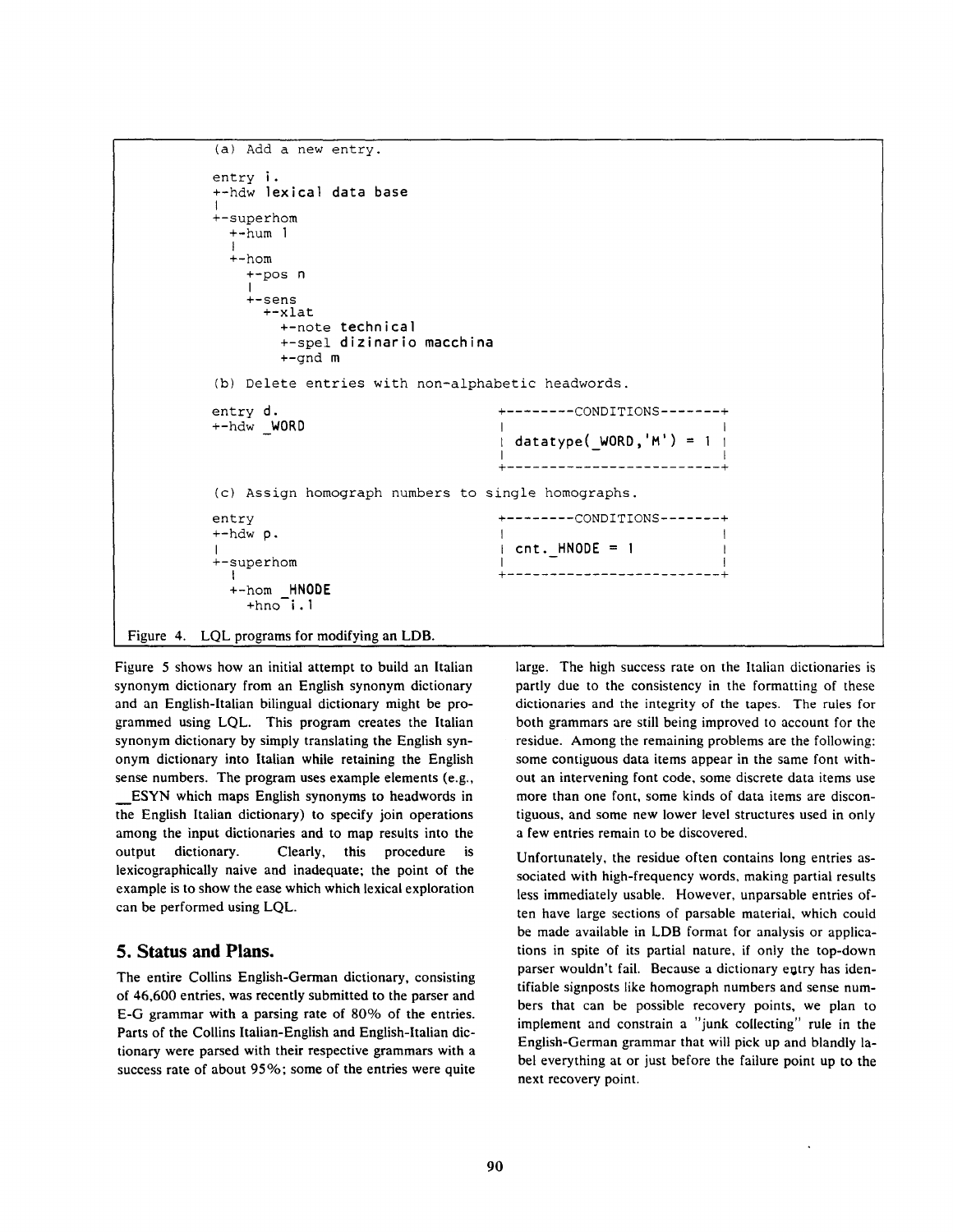

Figure 5. LQL program to create an Italian synonym dictionary.

Recently we parsed a small random sample from the Collins French-English dictionary using a slightly modified English-German grammar, including some junk collection. The success rate was about 50%. The time required to modify the English-German grammar for the French dictionary was less than an hour, confirming our belief in the efficacy of our approach to dealing with multiple dictionaries.

We intend to build grammars and LDBs for all our dictionary resources. The uses to which these LDBs can be put are numerous; we have identified the following initial projects. Analysis of the English-Italian and Italian-English dictionaries has allowed us to transfer semantic information from an English monolingual dictionary to an Italian one (see Byrd, et al.(1986)). The English-German LDB will soon be used for analysis as part of the development of LMT, an English-German machine translation system (McCord (1986)). The English-French and French-English dictionaries will be used as part of a study of asymmetrical references in bilingual dictionaries (see Byrd, et a1.(1986)).

Many other kinds of applications and analyses will be possible with the LDBs created from printed dictionaries. One could easily imagine a lexical data base as the common source for several different variants of printed dictionaries. Indeed, publishers are beginning to use the notion of an LDB for maintenance and enhancement of their products (cf. New OED, Gonnet and Tompa(1986)). On-line reference systems need not be limited to the information available in printed dictionaries, as they are today: users of such systems can define their own views of the on-line data. Natural language processing systems can use parts of a common LDB, extracted for their requirements. Further exciting possibilities include more inter-dictionary investigations or even the creation of a combined LDB and dealing with the so-called "mapping" problem: how to map information from one dictionary onto another.

A prototype LQL query processor and output formatter have been built at IBM Research. The prototype processes single dictionary queries with conditions and produces formatted and hierarchical output as well as answer LDBs. Current work is aimed at implementing the full language (including joins, updates, and aggregate operations) and improving performance in order to make LQL attractive for use in a wide variety of applications. The first large scale applications will be a stand-alone query processor for use in lexicological research and an entry storage, filtering, and formatting mechanism for the WordSmith on-line dictionary system.

LQL queries would be tedious and difficult to create if they had to be entered all by hand. Fortunately, the LDB design can be used to build a user interface which presents a query tree template to be filled in by the terminal user. The prototype implementation does this and provides further facilities for moving, copying, and deleting subtrees during query preparation. A new one-dimensional representation must be defined for use in storing LQL programs and to provide a mechanism for issuing LQL requests from other programming languages.

Beyond dictionaries. The tools described here can be used for parsing and querying other kinds of data. The notion of creating a data base from data parsed from text ("textdominated databases," cf. Gonnet and Tompa(1987)) can